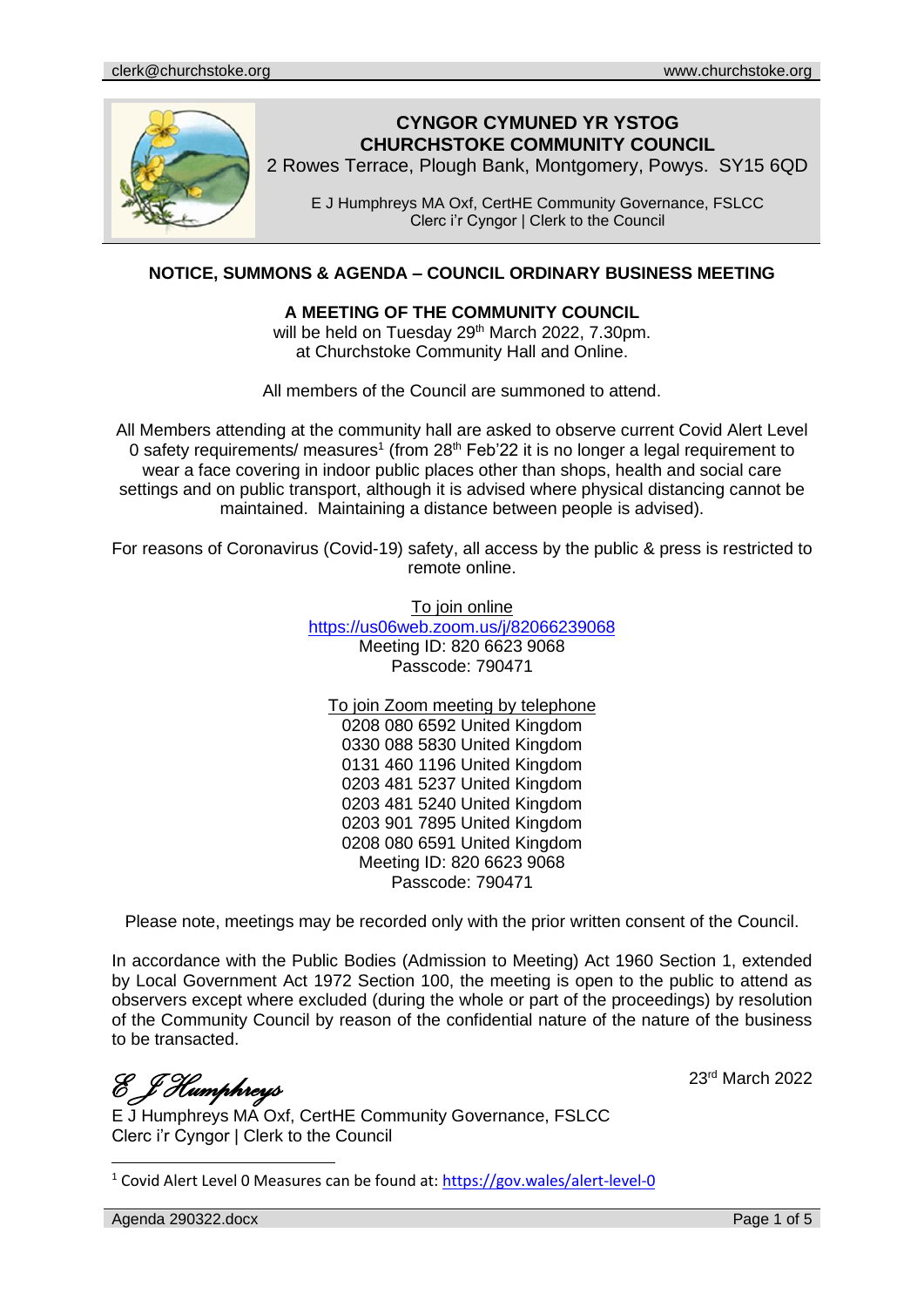#### **AGENDA**

#### **1.0 Welcome, Attendance, Apologies for Absence and Remote Meeting Etiquette:**

- 1.1 To record attendance, to receive apologies for absence, to resolve if desired to approve absence(s). and to recap on the remote meeting etiquette (paper 1.1).
- 1.2 To remind Council this meeting falls within the pre-election period leading to elections 5<sup>th</sup> May'22. It is prohibited from generating publicity <sup>2</sup>or activities which could be perceived as seeking to influence public opinion or to promote the public image of a particular election candidate or potential candidate or their party. Councillors are referred to the Clerk's briefing note (paper 1.2).
- **2.0 Declarations of Members' Interests and Dispensations:** to receive declarations of interest from Members in accordance with Part III of the Local Government Act 2000, which established the Local Government Code of Conduct for Members, and to note Members' dispensations. Members are asked to submit any declaration forms to the Clerk (papers 2a-b).
- **3.0 Public Participation:** to receive members of the public who wish to address the council in respect of any item of business included in the agenda. Any member of the public wishing to speak must notify the Clerk by email to [clerk@churchstoke.org](mailto:clerk@churchstoke.org) or telephone 01686-668790 or in person, no later than 15 minutes prior to the start of the meeting. Members of the public addressing the council are asked to respect matters of confidentiality and privacy.

### **4.0 Electoral Matters:**

- 4.1 Electoral Matters Hyssington Ward: further to the Declaration of Vacancy dated 4<sup>th</sup> Jul'21 and Notice of Intent to Co-Opt 8<sup>th</sup> Aug'21, to receive expressions of interest and to co-opt to the vacancy in the office of community councillor for Hyssington Ward.
- 4.2 Dates of Annual Meeting: to report that the Annual Meeting 2022 must be held by 23<sup>rd</sup> May'22 and to resolve to move the scheduled date from 25<sup>th</sup> May to 18<sup>th</sup> May'22.

#### **5.0 Minutes of Previous Meetings**

- 5.1 To approve & sign the minutes as a correct record of the Ordinary Business Meeting 22nd February 2022 (paper 5.1).
- 5.2 To report, for information purposes only, matters arising from the minutes of the Ordinary Business Meeting 22nd February 2022.

# **6.0 Planning & Building Control**

- 6.1 Planning & Building Control Correspondence:
	- 6.1.1 Planning Aid Wales: to receive details of training opportunities, if any, and to resolve if desired on attendance.
	- 6.1.2 Other Correspondence: to receive and circulate for information such other planning and building control general correspondence as will be brought to the attention of the council by the Clerk.
- 6.2 Powys CC Planning Determinations: to report from Powys CC notifying the community council of planning decisions, if any, in the community council area (paper 6.2a-b).
- 6.3 Planning Inspectorate Appeals: Notices of Appeals: to receive & resolve responses to Notices of Planning Appeals including but not limited to those listed below. Later Notices may be considered at the discretion of the Chair:

| Ref.                             | Jeveloper |  | <b>IDescription</b> |  |
|----------------------------------|-----------|--|---------------------|--|
| None at date of issue of agenda. |           |  |                     |  |

 $<sup>2</sup>$  Any communication, in whatever form, addressed to the public at large or to a section of the public</sup>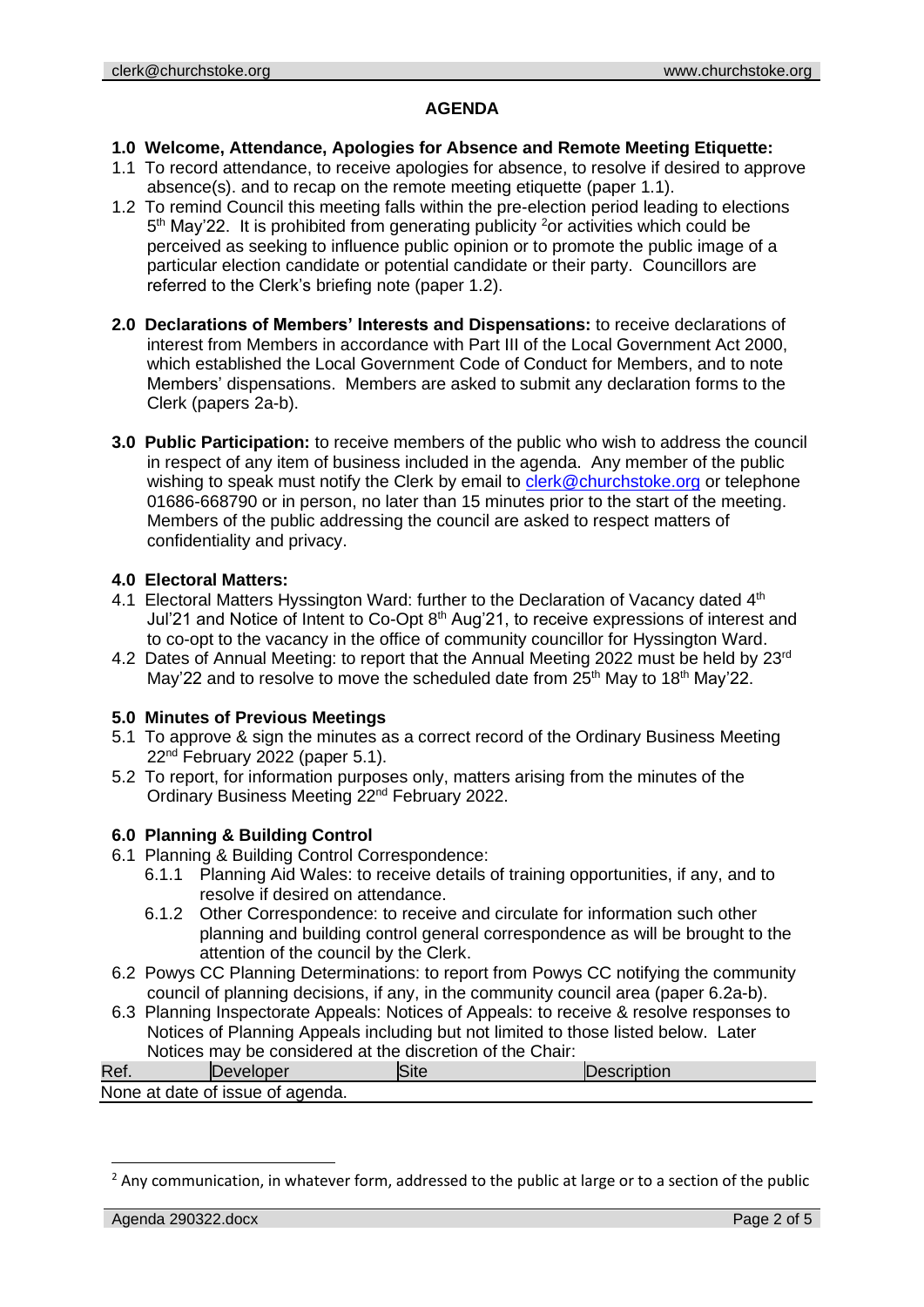6.4 Pre-application Consultations by Developers: to receive & resolve responses to preapplication consultations including but not limited to those listed below. Later applications may be considered at the discretion of the Chair:

| Ref. | Developer                        | Site | Description |
|------|----------------------------------|------|-------------|
|      | None at date of issue of agenda. |      |             |

- 6.5 Planning Applications:
	- 6.5.1 To receive, for information, representations regarding planning applications, if any)
	- 6.5.2 To receive & resolve responses to consultations (full application(s) detail(s) at http://pa.powys.gov.uk/online-applications/?lang=EN) including but not limited to those listed below. Later applications may be considered at the discretion of the Chair:

| Ref. | Applicant                     | <b>Site</b>          | Description                |
|------|-------------------------------|----------------------|----------------------------|
|      | 22/0319/LBC Mr James Levy, 98 | Pentre Mill, Pentre, | Re-slating of roof and     |
|      | Queens Avenus,                | Churchstoke          | installation of insulation |
|      | Finchley, London              |                      |                            |

6.6 Applications for Works to Trees Subject to Tree Preservation Order or in a Conservation Area: to receive & resolve responses to consultations including but not limited to those listed below. Later applications may be considered at the discretion of the Chair:

| Ref.                             | <b>Applicant</b> |  | <b>Description</b> |  |  |
|----------------------------------|------------------|--|--------------------|--|--|
| None at date of issue of agenda. |                  |  |                    |  |  |

#### 6.7 Planning Enforcement:

- 6.7.1 From other bodies to CCC: to report for information, planning enforcement matters within the community as will be brought to the attention of the council by the Clerk.
- 6.7.2 From CCC to other bodies: to resolve reports of planning enforcement matters within the community.

#### **7.0 Recreation**

7.1 Her Majesty The Queen's Platinum Jubilee: Churchstoke Recreation Association (CRA): to receive information from the CRA, and to resolve regarding use of the recreation & car park for a community event to celebrate the Jubilee on the afternoon of Fri 3<sup>rd</sup> June (paper 7.1).

#### **8.0 Reports from Representatives to Outside Bodies**

8.1 Friends of the Green and Horsewell (FOTGAH): Village Green at Hyssington: to report, and to resolve if desired, from CCC's representative to FOTGAH (Cllr R K McLintock).

#### **9.0 Finance and Assets**

- 9.1 Finance Specific Correspondence:
	- 9.1.1 Audit Wales: Audit Notice 2021-22 for Financial Year 2021-22: to receive information regarding timetable for 2021-22 accounts and the audit cycle 2021- 22 onwards (papers 9.1.1a-b)
	- 9.1.2 To receive and circulate for information such other financial correspondence, if any, as will be brought to the attention of the council by the Clerk.
- 9.2 Independent Remuneration Panel for Wales (IRPW): Annual Report 2022-23: to receive the report of the IRPW, and to note continuation of existing determinations until  $8<sup>th</sup>$ May'22 (papers 9.2a-c).
- 9.3 Items Received Since Last Meeting: to report for information.

9.4 Items for Payment: to resolve to approve items for payment as follows:

| 0. Thomas Tomonto, to recover to approve home for payment as follows. |                                        |                                  |          |                   |               |
|-----------------------------------------------------------------------|----------------------------------------|----------------------------------|----------|-------------------|---------------|
| Cha                                                                   | Pavee                                  | <b>Description</b>               | £ex vat  | £vat              | <b>£total</b> |
|                                                                       | Churchstoke<br>1439   Recreation Assoc | Community hall grant 2021-<br>22 | 3,248.50 | 0.00 <sub>1</sub> | 3,248.50      |
| Page 3 of 5<br>Agenda 290322.docx                                     |                                        |                                  |          |                   |               |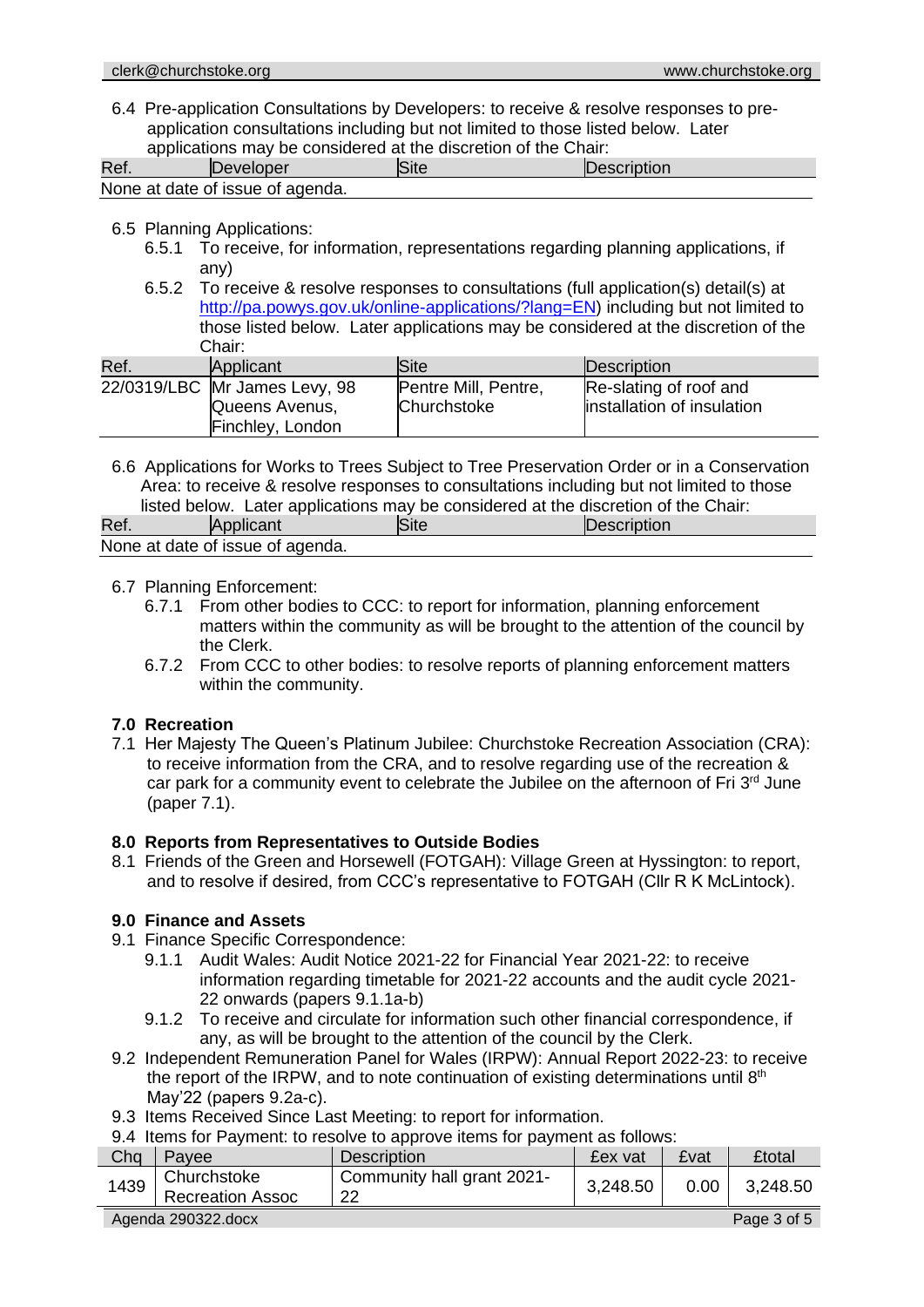| 1440                                      | <b>Hyssington Village</b><br>Institute | Village hall grant 2021-22                         | 1,169.27               | 0.00  | 1,269.27 |
|-------------------------------------------|----------------------------------------|----------------------------------------------------|------------------------|-------|----------|
| 1441                                      | E J Humphreys                          | MS-Office365 renewal                               | 66.66                  | 13.33 | 79.99    |
| 1442                                      | Gloversure Ltd                         | <b>Website Content</b><br><b>Management System</b> | 89.00                  | 17.80 | 106.80   |
| 1443                                      | E J Humphreys                          | Zoom Pro Mar'22                                    | 11.99                  | 2.40  | 14.39    |
| 1444                                      | HM Revenue &<br>Customs                | PAYE Q4 Jan-Mar'21                                 | 78.49                  | 0.00  | 78.49    |
| Total for authorisation this meeting      |                                        |                                                    | 4,663.91               | 33.53 | 4,797.44 |
| To report gross payments mandated by IRPW |                                        |                                                    |                        |       |          |
| 1445                                      | TM & SJ Boundy                         | Cllr Allow'ce Oct'21-Mar'22                        | 74.79                  | 0.00  | 74.79    |
| 1446                                      | <b>R K McLintock</b>                   | Cllr Allow'ce Oct'21-Mar'22                        | 74.79                  | 0.00  | 74.79    |
| Total gross payments mandated by IRPW     |                                        |                                                    | 149.58                 | 0.00  | 149.58   |
| To report items previously authorised     |                                        |                                                    |                        |       |          |
| 1447                                      | E J Humphreys                          | Clerk net salary Mar'22                            | As employment contract |       |          |

9.5 Financial Balances: Consolidated Bank Balances: to report for information the consolidated balances to date, after transfers, receipts & payments.

#### **10.0 Highways & Rights of Way**

- 10.1 Highways & Rights of Way Specific Correspondence: to receive for information such items of highways/ rights of way correspondence as will be brought be brought to the attention of the council by the Clerk
	- 10.1.1 Powys CC: to receive information regarding Alport Footbridge (paper 10.1.1)
	- 10.1.2 Powys CC: to receive notice of emergency closure C2151 Pentreheyling 21- 25 Mar'22 (papers 10.1.2a-b)
	- 10.1.3 A Member of the Public: Highways Safety at Pentre: to receive correspondence from a member of the public, and to note this will be considered further after the end of the pre-election period for the May'22 elections (paper 10.1.3).
- 10.2 Reports from CCC to Powys CC/ Shropshire Council: to report and resolve if desired, highways/ rights of way maintenance matters, if any.
- **11.0 County Councillor & County Council Report**: to welcome the county councillor and to receive verbal updates for information on County Council matters & to discuss general Powys CC/ Shropshire Council matters. The county councillor is reminded of the current pre-election period and asked to limit updates to facts of what the council as whole is undertaking/ planning rather than individual councillor opinions or achievements.

#### **12.0 Correspondence**

- 12.1 One Voice Wales/ Society of Local Council Clerks
	- 12.1.1 OVW: Membership 2022-23: to receive, and resolve if desired, an invitation to renew membership for 2022-23 on the recommendation of the Clerk (papers 12.1a-c).
	- 12.1.2 OVW: Training Apr'22: to receive the training schedule and to resolve if desired on attendance as approved duty (paper 12.1.2).
	- 12.1.3 For Circulation: to receive and circulate for information such other items of OVW/ SLCC correspondence as will be brought to the attention of the council by the Clerk.
- 12.2 General Correspondence
	- 12.2.1 For Circulation: to receive and circulate for information such other items of general correspondence as will be brought be brought to the attention of the council by the Clerk.